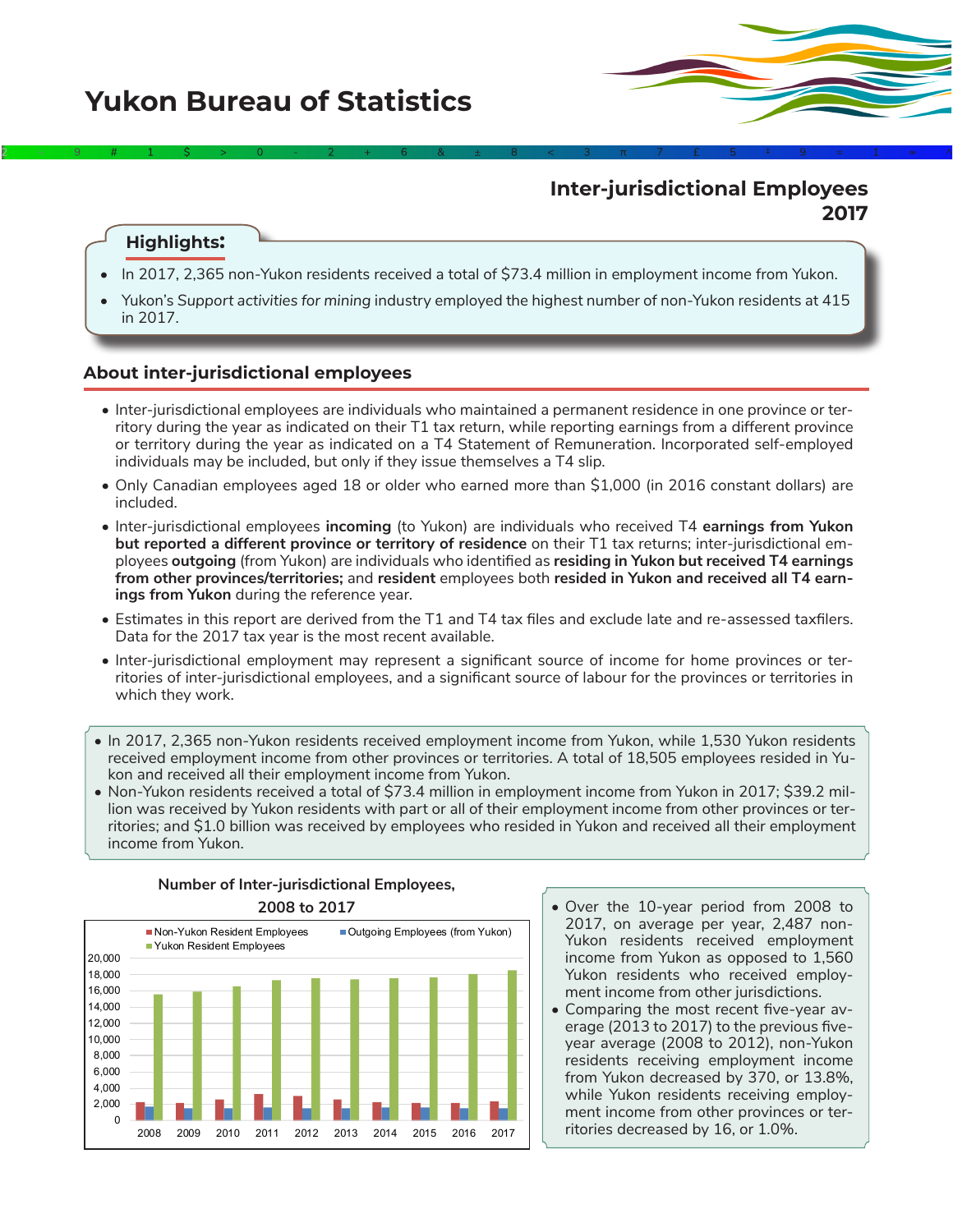# **Count of inter-jurisdictional employees, by sex, Yukon, 2008 to 2017**

|                                              |                                  | Inter-jurisdictional employees<br>incoming to Yukon from other<br><b>Provinces and Territories</b> |                          | Inter-jurisdictional employees<br>outgoing from Yukon to other<br><b>Provinces and Territories</b><br>Male<br>Female<br>Total |                              |                          | Yukon<br>resident<br>employees<br>Male<br>Total |                                  |                                  | Note: Due to the mobile nature<br>of their work, inter-jurisdictional<br>employees may be more likely                                       |
|----------------------------------------------|----------------------------------|----------------------------------------------------------------------------------------------------|--------------------------|-------------------------------------------------------------------------------------------------------------------------------|------------------------------|--------------------------|-------------------------------------------------|----------------------------------|----------------------------------|---------------------------------------------------------------------------------------------------------------------------------------------|
|                                              | Total                            | Male                                                                                               | Female                   |                                                                                                                               |                              |                          |                                                 |                                  | Female                           | to file annual personal income                                                                                                              |
| 2008<br>2009<br>2010                         | 2.270<br>2,145<br>2.605          | 1.300<br>1,310<br>1.755                                                                            | 970<br>835<br>850        | 1.725<br>1.545<br>1.470                                                                                                       | count<br>1,045<br>885<br>875 | 680<br>660<br>590        | 15.615<br>15.925<br>16.595                      | 7,645<br>7,830<br>8,170          | 7,970<br>8,090<br>8,425          | tax returns late. For example: in<br>2017, a forecasted 210 addition-<br>al employees incoming to Yukon<br>would have been included if late |
| 2011<br>2012<br>2013                         | 3,235<br>3.105<br>2,595          | 2.205<br>2,165<br>1,735                                                                            | 1,030<br>940<br>860      | 1.595<br>1,505<br>1,540                                                                                                       | 925<br>880<br>920            | 670<br>625<br>620        | 17.355<br>17.555<br>17,480                      | 8,620<br>8,640<br>8,505          | 8.730<br>8.910<br>8.975          | and re-assessed taxfilers were<br>included; and an additional 165<br>outgoing employees from Yu-<br>kon would have been included.           |
| 2014'<br>$2015$ <sup>r</sup><br>2016<br>2017 | 2,240<br>2,155<br>2,155<br>2.365 | 1,485<br>1,385<br>1.370<br>1,550                                                                   | 755<br>770<br>780<br>815 | 1,605<br>1.610<br>1.475<br>1,530                                                                                              | 960<br>980<br>850<br>895     | 645<br>630<br>625<br>640 | 17,535<br>17.640<br>18.090<br>18.505            | 8,480<br>8,510<br>8,775<br>8.960 | 9,055<br>9,125<br>9,315<br>9.545 | Of interest, an estimated 1,295<br>Yukon resident employees were<br>not included due to late filing.<br>Estimates are subject to revision.  |

• In 2017, 2,365 employees, who worked in Yukon, reported residency elsewhere in Canada on their income tax return. Comparing 2017 to 2016, there was an increase of 210, or 9.7%, non-Yukon resident employees working in Yukon (2,155 employees).

• A total of 1,530 Yukon residents received all or a part of their employment earnings from outside of Yukon during 2017. Compared to 2016 (1,475 employees), 55 more Yukon residents worked in a different province or territory in 2017.

• A total of 18,505 Yukon residents received all employment earnings from Yukon in 2017. This was an increase of 415, or 2.3%, compared to 2016 when 18,090 Yukon residents received all employment income from Yukon.

• In 2017, 1,550 male employees (65.5%) and 815 female employees (34.5%) made up the total of 2,365 employees who worked in Yukon, but reported residency elsewhere in Canada. Of the 1,530 Yukon residents who received all or part of their employment income from outside of Yukon, 895 were males (58.3%) and 640 (41.7%) were female.

### **Count of Inter-jurisdictional employees, by age group and sex, 2008 to 2017**

|                               |                      | 18 to 24 years |             |                                                          | 25 to 34 years |             |                      | 35 to 44 years |             |                      | 45 to 54 years |             |                      | 55 to 64 years |             |                                                             | 65 years and older |                           |  |  |
|-------------------------------|----------------------|----------------|-------------|----------------------------------------------------------|----------------|-------------|----------------------|----------------|-------------|----------------------|----------------|-------------|----------------------|----------------|-------------|-------------------------------------------------------------|--------------------|---------------------------|--|--|
|                               | <b>Both</b><br>sexes | Male           | Fe-<br>male | <b>Both</b><br>sexes                                     | Male           | Fe-<br>male | <b>Both</b><br>sexes | Male           | Fe-<br>male | <b>Both</b><br>sexes | Male           | Fe-<br>male | <b>Both</b><br>sexes | Male           | Fe-<br>male | <b>Both</b><br>sexes                                        | Male               | Fe-<br>male               |  |  |
| Incoming                      |                      |                |             |                                                          |                |             |                      | ------         |             | count<br>----------- |                |             |                      |                |             |                                                             |                    |                           |  |  |
| 2008                          | 825                  | 420            | 400         | 560                                                      | 315            | 240         | 290                  | 190            | 100         | 310                  | 205            | 110         | 235                  | 135            | 100         | 55                                                          | 35                 | 15                        |  |  |
| 2009                          | 645                  | 335            | 310         | 570                                                      | 335            | 235         | 260                  | 175            | 80          | 355                  | 260            | 90          | 265                  | 170            | 95          | 50                                                          | 30                 | 20                        |  |  |
| 2010                          | 725                  | 420            | 300         | 685                                                      | 465            | 225         | 355                  | 265            | 90          | 470                  | 370            | 105         | 300                  | 195            | 110         | 65                                                          | 40                 | 25                        |  |  |
| 2011                          | 940                  | 580            | 355         | 920                                                      | 605            | 320         | 425                  | 310            | 115         | 495                  | 390            | 100         | 365                  | 255            | 110         | 90                                                          | 65                 | 25                        |  |  |
| 2012                          | 840                  | 520            | 315         | 855                                                      | 585            | 275         | 445                  | 335            | 110         | 475                  | 365            | 105         | 400                  | 285            | 110         | 95                                                          | 70                 | 20                        |  |  |
| 2013                          | 555                  | 295            | 255         | 745                                                      | 465            | 280         | 375                  | 285            | 90          | 420                  | 325            | 95          | 420                  | 305            | 115         | 85                                                          | 60                 | 25                        |  |  |
| 2014                          | 470                  | 265            | 205         | 680                                                      | 425            | 255         | 315                  | 235            | 80          | 380                  | 285            | 95          | 315                  | 220            | 95          | 75                                                          | 55                 | 20                        |  |  |
| 2015                          | 475                  | 265            | 215         | 645                                                      | 390            | 260         | 320                  | 230            | 90          | 325                  | 240            | 85          | 295                  | 200            | 95          | 90                                                          | 65                 | 25                        |  |  |
| 2016                          | 470                  | 255            | 215         | 690                                                      | 415            | 275         | 305                  | 210            | 95          | 310                  | 235            | 75          | 295                  | 200            | 95          | 85                                                          | 60                 | 25                        |  |  |
| 2017                          | 575                  | 335            | 245         | 770                                                      | 470            | 305         | 335                  | 250            | 80          | 270                  | 210            | 60          | 300                  | 200            | 100         | 115                                                         | 85                 | 30                        |  |  |
| Outgoing                      |                      |                |             |                                                          |                |             |                      | ------         |             | count<br>            |                |             |                      |                |             |                                                             |                    |                           |  |  |
| 2008'                         | 510                  | 265            | 245         | 415                                                      | 250            | 165         | 280                  | 170            | 105         | 295                  | 190            | 105         | 180                  | 130            | 50          | 50                                                          | 40                 | 10                        |  |  |
| 2009                          | 440                  | 225            | 215         | 380                                                      | 205            | 175         | 235                  | 140            | 95          | 275                  | 170            | 105         | 170                  | 115            | 55          | 45                                                          | 30                 | 15                        |  |  |
| 2010                          | 400                  | 205            | 195         | 345                                                      | 205            | 145         | 235                  | 150            | 85          | 255                  | 160            | 95          | 180                  | 125            | 60          | 50                                                          | 35                 | 10                        |  |  |
| 2011                          | 435                  | 220            | 215         | 450                                                      | 250            | 200         | 235                  | 145            | 90          | 260                  | 160            | 100         | 170                  | 110            | X           | 45                                                          | 35                 | $\boldsymbol{\mathsf{x}}$ |  |  |
| 2012                          | 395                  | 195            | 200         | 455                                                      | 265            | 190         | 215                  | 130            | 85          | 235                  | 150            | 85          | 155                  | 100            | 50          | 50                                                          | 40                 | 15                        |  |  |
| 2013                          | 405                  | 200            | 205         | 435                                                      | 250            | 180         | 225                  | 140            | 85          | 245                  | 165            | 80          | 175                  | 120            | 55          | 55                                                          | 45                 | 10                        |  |  |
| 2014                          | 385                  | 180            | 205         | 480                                                      | 280            | 200         | 245                  | 155            | 90          | 255                  | 165            | 90          | 185                  | 130            | X           | 55                                                          | 50                 | $\boldsymbol{\mathsf{x}}$ |  |  |
| 2015'                         | 385                  | 175            | 210         | 495                                                      | 305            | 190         | 275                  | 175            | 100         | 225                  | 150            | 75          | 175                  | 125            | 45          | 55                                                          | 45                 | 10                        |  |  |
| 2016                          | 355                  | 170            | 185         | 445                                                      | 255            | 190         | 240                  | 140            | 100         | 200                  | 125            | 75          | 180                  | 115            | 65          | 60                                                          | 45                 | 15                        |  |  |
| 2017<br>$x =$ data suppressed | 375                  | 180            | 195         | 485                                                      | 285            | 200         | 225                  | 145            | 80          | 225                  | 140            | 85          | 155                  | 95             | 60          | 65                                                          | 45                 | 20                        |  |  |
|                               |                      |                |             | Incoming employees (to Yukon), by age group 2013 to 2017 |                |             |                      |                |             |                      |                |             |                      |                |             | Outsoing employees Ifrom Vulson), by 200 aroun 2012 to 2017 |                    |                           |  |  |



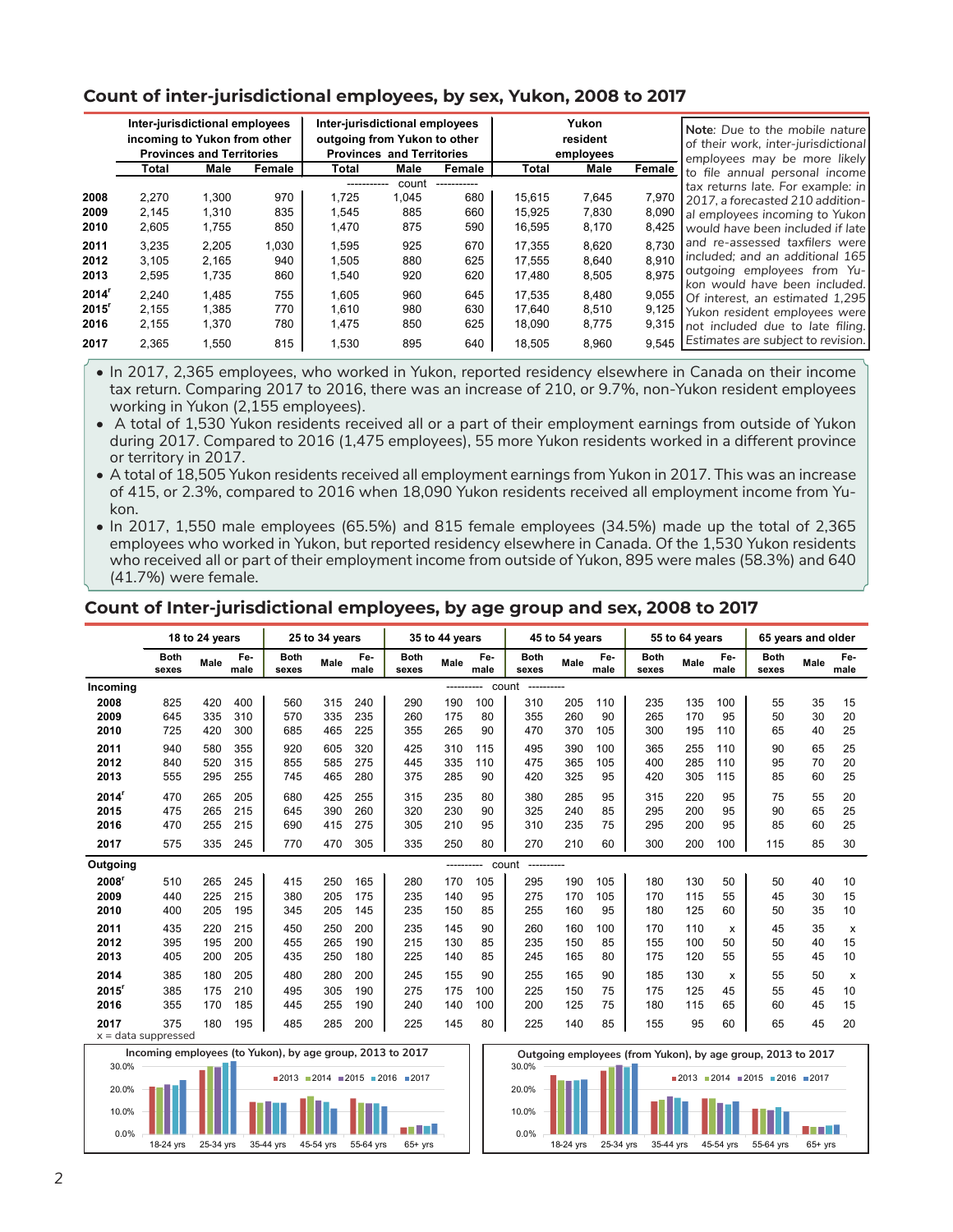## **Count of inter-jurisdictional employees incoming (to Yukon) and outgoing (from Yukon), by province or territory of residence, 2008 to 2017**

|       | <b>NL</b>     |               | PEI           |                   | <b>NS</b>     |               | <b>NB</b>     |               | QC            |               | ON            |               | MВ            |               | SK            |               |
|-------|---------------|---------------|---------------|-------------------|---------------|---------------|---------------|---------------|---------------|---------------|---------------|---------------|---------------|---------------|---------------|---------------|
|       | in-<br>coming | out-<br>going | in-<br>coming | out-<br>going     | in-<br>coming | out-<br>going | in-<br>coming | out-<br>going | in-<br>coming | out-<br>going | in-<br>coming | out-<br>going | in-<br>coming | out-<br>going | in-<br>coming | out-<br>going |
| 2008  | 40            | x             | x             | $\mathbf{v}$<br>^ | 60            | 40            | 30            | x             | 185           | 55            | 400           | 160           | 95            | 30            | 95            | 50            |
| 2009  | 40            | x             | x             | $\checkmark$<br>^ | 55            | 25            | 25            | x             | 120           | 65            | 375           | 140           | 65            | 25            | 80            | 35            |
| 2010  | 50            | 10            | x             | x                 | 70            | 20            | 45            | x             | 140           | 50            | 420           | 140           | 70            | 25            | 90            | 45            |
| 2011  | 95            | x             | x             | x                 | 85            | 30            | 80            | 10            | 150           | 50            | 520           | 145           | 95            | 25            | 95            | 50            |
| 2012  | 100           | x             | x             | x                 | 100           | 25            | 100           | x             | 110           | 55            | 495           | 155           | 100           | 30            | 115           | 55            |
| 2013  | 100           | 10            | x             | x                 | 75            | 30            | 85            | x             | 130           | 60            | 475           | 155           | 60            | 20            | 105           | 65            |
| 2014' | 70            | 15            | x             | x                 | 50            | 25            | 45            | x             | 115           | 35            | 390           | 170           | 70            | 25            | 80            | 60            |
| 2015  | 40            | 15            | x             | x                 | 50            | 20            | 45            | x             | 115           | 35            | 380           | 160           | 65            | 35            | 80            | 60            |
| 2016  | 30            | 10            | x             | x                 | 40            | 30            | 35            | x             | 120           | 35            | 350           | 160           | 60            | 35            | 90            | 50            |
| 2017  | 25            | x             | x             | x                 | 65            | 25            | 45            | 10            | 140           | 45            | 405           | 245           | 80            | 30            | 110           | 55            |

|                     | AВ                    |       | ВC     |       | <b>NWT</b> |       | <b>NU</b> |       | Total  |       |           |                    |                                                          |     |
|---------------------|-----------------------|-------|--------|-------|------------|-------|-----------|-------|--------|-------|-----------|--------------------|----------------------------------------------------------|-----|
|                     | in-                   | out-  | in-    | out-  | in-        | out-  | in-       | out-  | in-    | out-  | <b>NU</b> | $\frac{x}{1}$ 35   |                                                          |     |
|                     | coming                | going | coming | going | coming     | going | coming    | going | coming | going | Inwt      | $-80$ 135          |                                                          |     |
| 2008                | 360                   | 455   | 945    | 695   | 55         | 205   | x         | 15    | 2,270  | 1,725 | <b>BC</b> |                    | 670                                                      | 980 |
| 2009                | 280                   | 365   | 1,025  | 675   | 65         | 180   | x         | 15    | 2.145  | 1,545 | AB        |                    | 410<br>265                                               |     |
| 2010                | 340                   | 305   | 1,300  | 650   | 60         | 190   | x         | 20    | 2,605  | 1,470 | <b>SK</b> | $\frac{1}{55}$ 110 |                                                          |     |
| 2011                | 400                   | 330   | 1,630  | 715   | 75         | 205   | x         | 15    | 3.235  | 1,595 | <b>MB</b> | $130^{80}$         |                                                          |     |
| 2012                | 400                   | 345   | 1,480  | 605   | 80         | 200   | x         | 20    | 3,105  | 1,505 | ON        |                    | 405<br>245                                               |     |
| 2013                | 340                   | 355   | 1,145  | 595   | 55         | 220   | x         | 20    | 2,595  | 1,540 | QC        | 140<br>45          |                                                          |     |
| 2014 <sup>r</sup>   | 295                   | 405   | 1,055  | 600   | 55         | 250   | x         | 10    | 2,240  | 1,605 | <b>NB</b> | 45                 | Incoming employees in 2017<br>Outgoing employees in 2017 |     |
| $2015$ <sup>r</sup> | 300                   | 370   | 1,010  | 590   | 60         | 285   | x         | 20    | 2.155  | 1,610 | <b>NS</b> | $125^{65}$         |                                                          |     |
| 2016                | 365                   | 285   | 985    | 655   | 65         | 190   | x         | 15    | 2,155  | 1,475 | PEI       |                    |                                                          |     |
| 2017                | 410                   | 265   | 980    | 670   | 80         | 135   | x         | 35    | 2,365  | 1,530 | <b>NL</b> | $-25$              |                                                          |     |
|                     | $x =$ data suppressed |       |        |       |            |       |           |       |        |       |           |                    |                                                          |     |

• Of all other provinces or territories over the 10-year period from 2008 to 2017, residents of British Columbia comprised the highest number of non-resident employees working in Yukon, ranging from a low of 945 em-

ployees in 2008 to a high of 1,630 employees in 2011. • In 2017, residents of British Columbia working in Yukon (980), made up 41.4% of the total number of non-

Yukon resident employees in Yukon; followed by residents of Alberta (410 employees, or 17.3%).

- British Columbia was the consistent destination for Yukon residents who had employment income from work outside of Yukon over the past ten years, ranging from a low of 595 employees in 2013 to a high of 715 employees in 2011.
- In 2017, 43.8% (670 employees) of the Yukon residents with employment income from elsewhere, worked in British Columbia, followed by Alberta (17.3%, 265 employees) and Ontario (16.0%, 245 employees).

**Net Inter-jurisdictional Employees, (Incoming to Yukon less Outgoing from Yukon), Selected Provinces/Territories, 2008 to 2017**



• When considering net inter-jurisdictional employee movement (the difference between incoming non-resident employees in Yukon and outgoing Yukon residents who worked elsewhere), British Columbia residents working in Yukon comprised the highest net number of inter-jurisdictional employees to Yukon over the last ten years. Conversely, over the same period, the Northwest Territories had been the jurisdiction that received the highest net number of inter-jurisdictional employees from Yukon.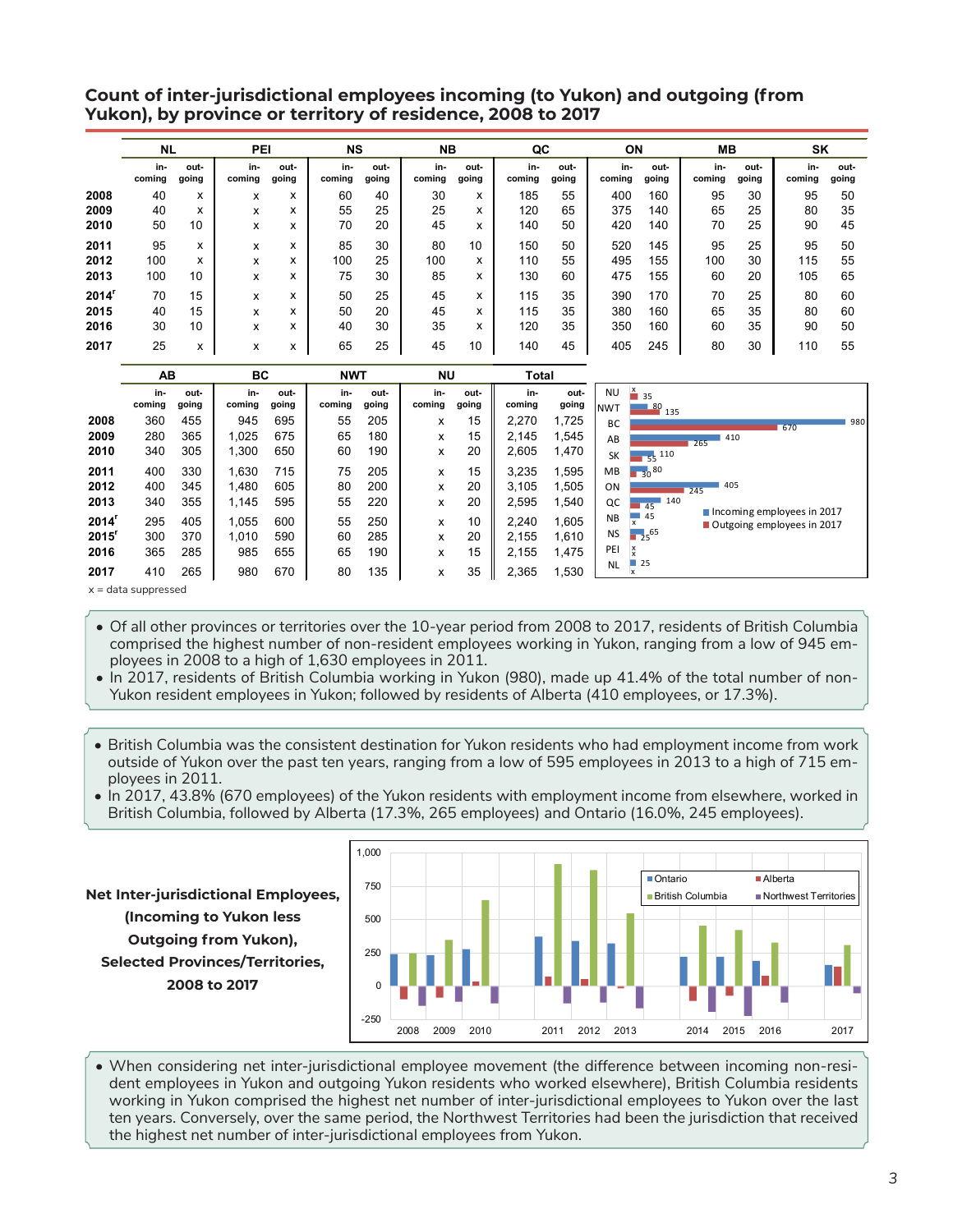## **Count of inter-jurisdictional employees incoming (to Yukon) and outgoing (from Yukon), by industry of employment, 2008 to 2017**

|       | fishing and hunting<br>incoming | outgoing | Oil & gas extraction;<br><b>Support activities</b><br>incoming | gas extraction<br>outgoing | Mining and<br>Agriculture, forestry, for mining, and oil & quarrying (excluding<br>oil & gas)<br>incoming | outgoing | <b>Utilities</b><br>incoming | outgoing | incoming | <b>Construction</b><br>outgoing | <b>Manufacturing</b><br>incoming | outgoing | Wholesale and<br><b>Retail trade</b><br>incoming | outgoing |
|-------|---------------------------------|----------|----------------------------------------------------------------|----------------------------|-----------------------------------------------------------------------------------------------------------|----------|------------------------------|----------|----------|---------------------------------|----------------------------------|----------|--------------------------------------------------|----------|
| 2008  | x                               | 25       | 290                                                            | 170                        | 75                                                                                                        | 95       | x                            | x        | 245      | 290                             | 35                               | 35       | 185                                              | 155      |
| 2009  | x                               | 35       | 230                                                            | 85                         | 70                                                                                                        | 65       | x                            | x        | 355      | 245                             | 15                               | 25       | 140                                              | 145      |
| 2010  | x                               | 25       | 400                                                            | 105                        | 195                                                                                                       | 60       | x                            | x        | 485      | 215                             | 20                               | x        | 145                                              | 125      |
|       |                                 |          |                                                                |                            |                                                                                                           |          |                              |          |          |                                 |                                  |          |                                                  |          |
| 2011' | x                               | 20       | 720                                                            | 150                        | 300                                                                                                       | 80       | x                            | x        | 355      | 195                             | 30                               | 35       | 155                                              | 115      |
| 2012  | 15                              | 20       | 595                                                            | 125                        | 455                                                                                                       | 75       | x                            | x        | 300      | 205                             | X                                | 35       | 175                                              | 95       |
| 2013' | X                               | 20       | 450                                                            | 90                         | 385                                                                                                       | 85       | x                            | x        | 265      | 265                             | 20                               | 20       | 150                                              | 120      |
| 2014  | x                               | 20       | 315                                                            | 80                         | 355                                                                                                       | 75       | x                            | x        | 210      | 325                             | 30                               | 40       | 110                                              | 150      |
| 2015' | X                               | 30       | 210                                                            | 70                         | 315                                                                                                       | 75       | x                            | x        | 190      | 355                             | 15                               | 30       | 120                                              | 130      |
| 2016  | X                               | 25       | 240                                                            | 100                        | 250                                                                                                       | 30       | x                            | x        | 220      | 275                             | 20                               | 15       | 145                                              | 150      |
|       |                                 |          |                                                                |                            |                                                                                                           |          |                              |          |          |                                 |                                  |          |                                                  |          |
| 2017  | x                               | 40       | 415                                                            | 55                         | 240                                                                                                       | 100      | x                            | x        | 215      | 210                             | 25                               | 20       | 140                                              | 135      |

#### **Info & cultural industries; Finance & insurance; Real estate & rental &**

|          | incoming | leasing; Manage-<br><b>Transportation and</b><br>ment of companies<br>warehousing<br>& enterprises<br>outgoing<br>outgoing<br>incoming |     |    | scientific and<br>incoming | Professional,<br>technical services<br>outgoing | <b>Education services:</b><br><b>Health care and</b><br>social assistance<br>incoming | outgoing | Accommodation and<br>food services<br>incoming | outgoing | Other services <sup>1</sup><br>incoming | outgoing | <b>Public</b><br>administration<br>incoming | outgoing |
|----------|----------|----------------------------------------------------------------------------------------------------------------------------------------|-----|----|----------------------------|-------------------------------------------------|---------------------------------------------------------------------------------------|----------|------------------------------------------------|----------|-----------------------------------------|----------|---------------------------------------------|----------|
| 2008     | 80       | 70                                                                                                                                     | 135 | 75 | 85                         | 70                                              | 110                                                                                   | 210      | 535                                            | 230      | 190                                     | 175      | 270                                         | 110      |
| 2009     | 60       | 65                                                                                                                                     | 115 | 70 | 75                         | 55                                              | 105                                                                                   | 205      | 445                                            | 180      | 195                                     | 220      | 305                                         | 130      |
| $2010^r$ | 80       | 75                                                                                                                                     | 125 | 45 | 90                         | 60                                              | 130                                                                                   | 210      | 440                                            | 175      | 180                                     | 185      | 265                                         | 125      |
| 2011     | 90       | 80                                                                                                                                     | 275 | 65 | 145                        | 70                                              | 140                                                                                   | 225      | 445                                            | 220      | 195                                     | 205      | 310                                         | 115      |
| 2012     | 85       | 75                                                                                                                                     | 190 | 70 | 105                        | 60                                              | 175                                                                                   | 215      | 460                                            | 215      | 215                                     | 180      | 290                                         | 115      |
| 2013     | 60       | 70                                                                                                                                     | 90  | 50 | 75                         | 75                                              | 145                                                                                   | 215      | 420                                            | 175      | 180                                     | 205      | 330                                         | 135      |
| 2014     | 70       | 75                                                                                                                                     | 90  | 50 | 70                         | 60                                              | 125                                                                                   | 200      | 370                                            | 185      | 175                                     | 200      | 295                                         | 130      |
| 2015'    | 115      | 75                                                                                                                                     | 95  | 55 | 60                         | 60                                              | 140                                                                                   | 205      | 390                                            | 185      | 160                                     | 185      | 320                                         | 120      |
| 2016'    | 120      | 65                                                                                                                                     | 120 | 50 | 45                         | 60                                              | 170                                                                                   | 230      | 360                                            | 175      | 130                                     | 180      | 300                                         | 110      |
| 2017     | 115      | 65                                                                                                                                     | 140 | 55 | 65                         | 70                                              | 120                                                                                   | 200      | 335                                            | 190      | 150                                     | 210      | 365                                         | 165      |
|          |          |                                                                                                                                        |     |    |                            |                                                 |                                                                                       |          |                                                |          |                                         |          |                                             |          |

|                   | <b>Unknown</b> |          | Total    |          |  |  |
|-------------------|----------------|----------|----------|----------|--|--|
|                   | incoming       | outgoing | incoming | outgoing |  |  |
| 2008              | 25             | X        | 2.270    | 1,725    |  |  |
| 2009              | 20             | x        | 2,145    | 1,545    |  |  |
| 2010              | 30             | 30       | 2.605    | 1.470    |  |  |
| 2011              | 40             | X        | 3,235    | 1,595    |  |  |
| 2012              | 35             | X        | 3.105    | 1.505    |  |  |
| 2013              | 20             | X        | 2,595    | 1.540    |  |  |
| $2014^r$          | 15             | X        | 2.240    | 1.605    |  |  |
| 2015 <sup>r</sup> | 15             | x        | 2,155    | 1,610    |  |  |
| 2016              | 20             | x        | 2.155    | 1.475    |  |  |
| 2017              | 15             | X        | 2.365    | 1.530    |  |  |

**Note***: When an incoming employee has T4 earnings in more than one industry, he/she will be counted in the industry of the job in which the incoming employee has the highest T4 earnings; when an outgoing employee has T4 earnings in more than one industry, he/she will be counted in the industry of the job in which the outgoing employee has the highest T4 earnings.*

 $x =$  data suppressed <sup>1</sup> Other services include: Administrative and support; Waste management and remediation services; arts, entertainment and recreation; and other services (except public administration).

- Of the 2,365 incoming inter-jurisdictional employees in 2017, the *Support activities for mining* industry in Yukon employed the highest number of non-resident employees (415, or 17.5% of total), followed by *Public administration* (365, or 15.4%); *Accommodation and food services* (335, or 14.2%); and *Mining and quarrying (excluding oil and gas)* (240, or 10.1%).
- Over the 10-year period from 2008 to 2017, an average of 420 non-resident employees worked in the *Accommodation and food services* industry; 387 in *Oil and gas extraction, Support activities for mining, and oil and gas extraction* (up to 2014); 305 in *Public administration;* 284 in the *Construction* industry; and an average of 264 in the *Mining and quarrying (excluding oil and gas)* industry.
- Of the 1,530 outgoing inter-jurisdictional employees in 2017, the highest number of Yukon residents who received employment income from other jurisdictions, worked in the *Construction* industry (210, or 13.7% of total) and *Other services1* (210, or 13.7%), followed by *Education services and Health care and social assistance* (200, or 13.1%); *Accommodation and food services* industry (190, or 12.4%); and *Public administration* (165, or 10.8%).
- Over the past ten years (2008 to 2017), an average of 258 Yukon residents who received employment income elsewhere worked in the *Construction* industry; 212 in *Education services and Health care and social assistance*; 195 employees in the *Other services1;* and an average of 193 in *Accommodation and food services.*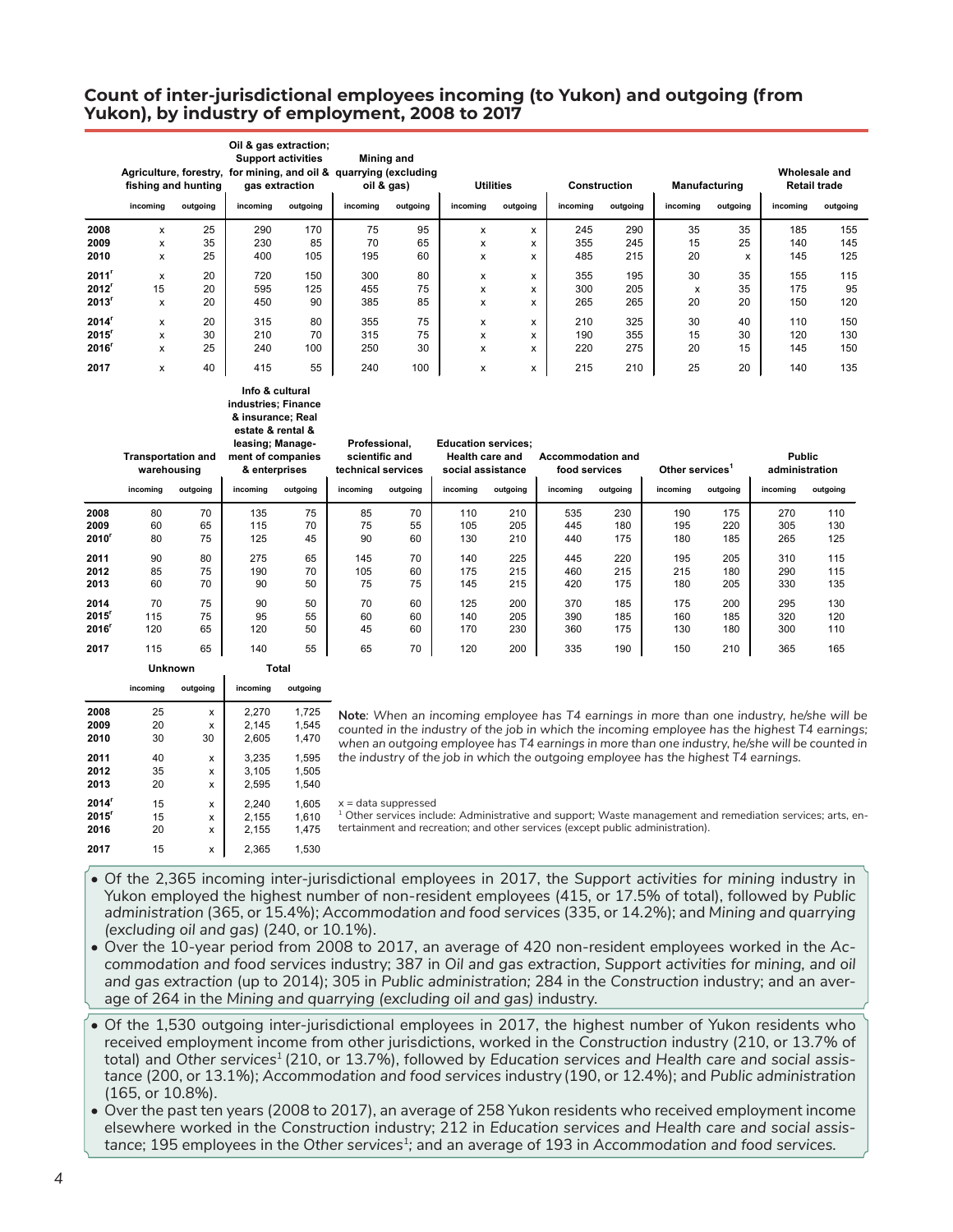### **Aggregate T4 earnings inside and outside of Yukon for inter-jurisdictional employees and resident employees, 2008 to 2017**

|                   | Inter-jurisdictional<br>employees incoming to<br>Yukon |              | Inter-jurisdictional<br>employees outgoing from<br>Yukon |              | Yukon<br>resident<br>employees |         |  |
|-------------------|--------------------------------------------------------|--------------|----------------------------------------------------------|--------------|--------------------------------|---------|--|
|                   | Inside                                                 | Outside      | Inside                                                   | Outside      | Inside                         | Outside |  |
|                   | Yukon                                                  | Yukon        | Yukon                                                    | Yukon        | Yukon                          | Yukon   |  |
|                   |                                                        |              |                                                          | earnings     |                                |         |  |
| 2008              | \$48,387,500                                           | \$37,279,300 | \$27.051.200                                             | \$44,447,200 | \$833,739,500                  | \$0     |  |
| 2009              | \$49,206,500                                           | \$30,452,600 | \$27.332.800                                             | \$36,949,600 | \$842.987.400                  | \$0     |  |
| 2010              | \$81,953,500                                           | \$43,981,200 | \$27,255,900                                             | \$33,765,600 | \$882,825,400                  | \$0     |  |
| 2011              | \$106,291,600                                          | \$49.839.400 | \$28,306,900                                             | \$41.580.900 | \$938.893.900                  | \$0     |  |
| 2012              | \$116,222,500                                          | \$49,043,100 | \$27,261,300                                             | \$40,484,300 | \$949,867,800                  | \$0     |  |
| 2013              | \$101.792.800                                          | \$48,751,700 | \$29,614,500                                             | \$40,173,300 | \$955,439,600                  | \$0     |  |
| 2014 <sup>r</sup> | \$85.812.000                                           | \$39,178,000 | \$29.174.600                                             | \$45,586,700 | \$954.895.300                  | \$0     |  |
| 2015 <sup>r</sup> | \$68,033,600                                           | \$36,824,200 | \$27,237,300                                             | \$44,697,900 | \$955,679,800                  | \$0     |  |
| 2016              | \$67,403,000                                           | \$36,484,900 | \$27,222,700                                             | \$35,250,600 | \$979,409,900                  | \$0     |  |
| 2017              | \$73,447,400                                           | \$37,486,000 | \$31,833,100                                             | \$39,198,100 | \$1,021,514,900                | \$0     |  |



- In 2017, non-resident employees' earnings in Yukon totalled \$73.4 million. This accounts for 66.2% of their employment earnings (inside and outside of Yukon), and represents 6.5% of the total employment earnings in Yukon (\$1.1 billion) in 2017.
- Earnings of non-resident employees in Yukon, ranged from a low of \$48.4 million in 2008 to a high of \$116.2 million in 2012, a difference of \$67.8 million.
- Over the ten years from 2008 to 2017, an average of 7.7% of the total employment earnings in Yukon was received by nonresidents, and ranged from a low of 5.3% in 2008 to a high of 10.6% in 2012.
- Of the total employment earnings (inside and outside of Yukon) of incoming inter-jurisdictional employees over the past ten years, an average of 66.1% was earned in Yukon.
- In 2017, outgoing Yukon resident employees earned \$39.2 million in employment income from outside of Yukon in addition to \$31.8 million from inside Yukon.
- Yukon resident employees' earnings from outside of Yukon in 2017 (\$39.2 million) represented 55.2% of their total employment income in 2017 (\$71.0 million). This ratio varied over the last 10 years, ranging from a low of 55.2% in 2017 to a high of 62.2% in 2008.
- From 2008 to 2017, total employment earnings of Yukon residents who only worked in Yukon, ranged from a low of \$833.7 million in 2008 to a high of \$1.0 billion in 2017.
- Over the ten years from 2008 to 2017, the per-capita employment earnings of Yukon residents who worked only in Yukon, has remained relatively flat with an annual average growth rate of 0.4%.



• In 2017, non-residents' earnings in Yukon were \$34.2 million higher than Yukon residents' earnings outside of Yukon. This difference was mainly attributable to the combined earnings in the *Mining and quarrying (excluding oil and gas)* and the *Support activities for mining* industries in Yukon which was \$21.8 million higher for non-residents than that of Yukon residents' earnings from outside in the same industries.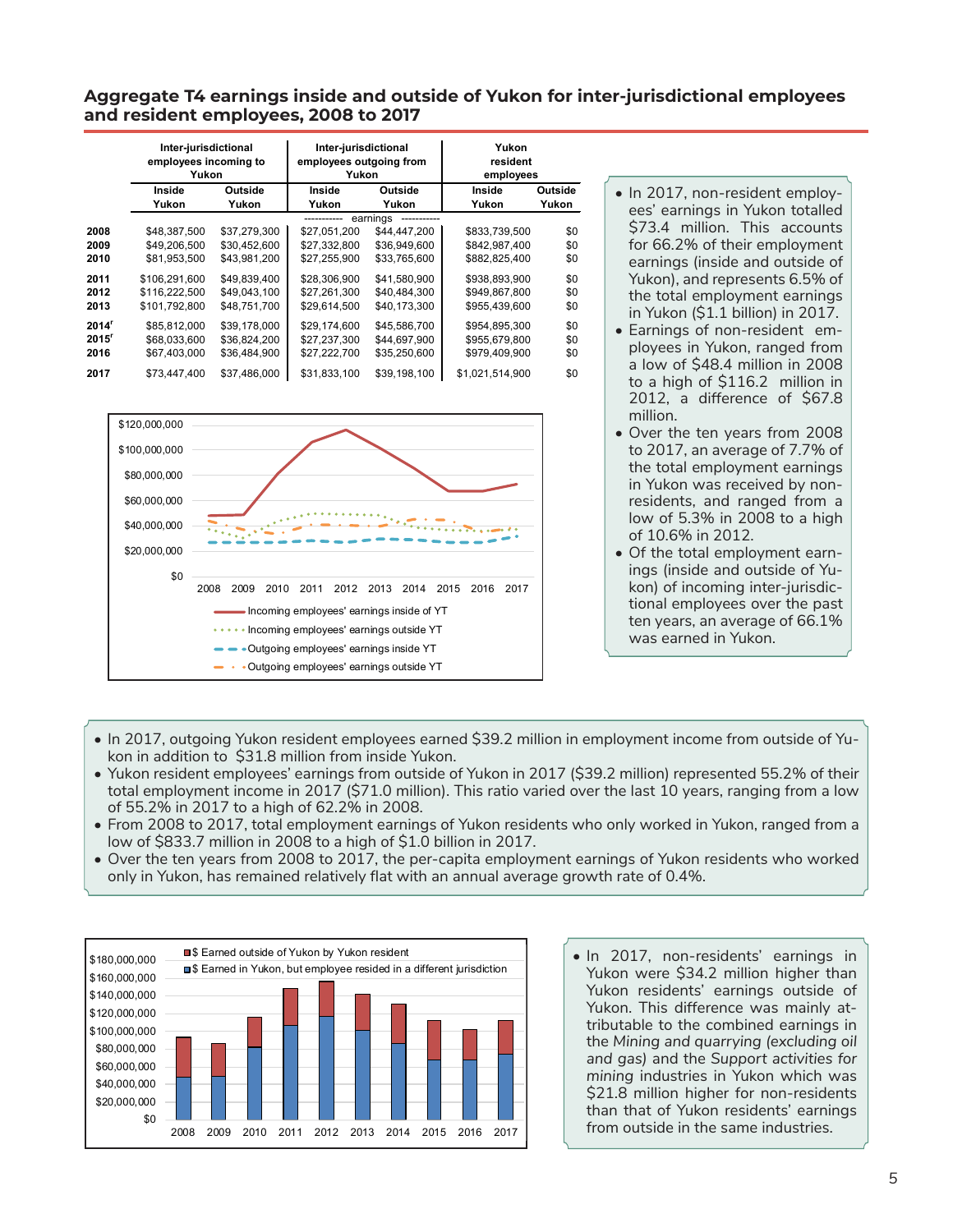**Aggregate T4 earnings of inter-jurisdictional employees incoming (to Yukon) and outgoing (from Yukon), by province or territory of residence, 2008 to 2017**

|      | <b>NL</b>     |               | PEI           |               |               | <b>NS</b> |               | NΒ            |               |               | QC            |
|------|---------------|---------------|---------------|---------------|---------------|-----------|---------------|---------------|---------------|---------------|---------------|
|      | in-<br>coming | out-<br>going | in-<br>coming | out-<br>going | coming        | in-       | out-<br>going | in-<br>coming | out-<br>going | in-<br>coming | out-<br>going |
| 2008 | \$859,400     | x             | x             | x             | \$1,029,600   |           | \$456,900     | \$725,900     | x             | \$1,475,800   | \$760,900     |
| 2009 | \$1,757,700   | x             | x             | x             | \$1,114,600   |           | \$190,600     | \$853,500     | х             | \$1,391,500   | \$1,472,300   |
| 2010 | \$2,940,900   | \$146,600     | x             | x             | \$1,811,400   |           | \$323,600     | \$1,594,500   | x             | \$1,705,000   | \$648,000     |
| 2011 | \$6,284,100   | x             | x             | x             | \$2,280,200   |           | \$145,000     | \$4,078,500   | \$121,000     | \$2,159,500   | \$888,600     |
| 2012 | \$8,982,900   | x             | x             | x             | \$2,995,800   |           | \$245,600     | \$6,073,800   | x             | \$1,671,300   | \$627,900     |
| 2013 | \$8,512,100   | \$110,600     | x             | x             | \$2,869,300   |           | \$287,900     | \$5,816,900   | x             | \$2,530,900   | \$661,800     |
| 2014 | \$6,809,900   | \$95,700      | x             | x             | \$1,406,800   |           | \$356,100     | \$3,535,200   | х             | \$2,036,900   | \$698,500     |
| 2015 | \$1,118,800   | \$586,300     | x             | x             | \$1,473,700   |           | \$567,800     | \$1,803,200   | x             | \$1,469,500   | \$608,300     |
| 2016 | \$1,176,200   | \$352,600     | x             | x             | \$1,138,700   |           | \$530,800     | \$1,353,200   | x             | \$1,557,800   | \$631,200     |
| 2017 | \$1,538,800   | x             | x             | x             | \$2,425,700   |           | \$288,900     | \$1,606,800   | \$153,100     | \$2,547,700   | \$882,100     |
|      |               | <b>ON</b>     |               | MВ            |               |           | SK            |               |               | AB            |               |
|      | in-<br>coming | out-<br>going |               | in-<br>coming | out-<br>going |           | in-<br>coming | out-<br>going | in-<br>coming | going         | out-          |
| 2008 | \$6,677,500   | \$2,730,600   | \$2,722,200   |               | \$781,500     |           | \$1,633,300   | \$1,146,900   | \$7,285,000   | \$12,204,200  |               |
| 2009 | \$6,457,600   | \$2,656,800   | \$1,163,800   |               | \$624,800     |           | \$2,106,400   | \$694,800     | \$6,516,200   | \$9,016,300   |               |

| 2009 | \$6.457.600  | \$2.656.800 | \$1.163.800 | \$624.800 | \$2,106,400 | \$694.800   | \$6,516,200  | \$9.016.300  |
|------|--------------|-------------|-------------|-----------|-------------|-------------|--------------|--------------|
| 2010 | \$8.129.600  | \$2,758,200 | \$1,693,500 | \$485,000 | \$2,546,500 | \$1,380,900 | \$10,331,900 | \$8,437,500  |
| 2011 | \$12,213,100 | \$2,800.100 | \$2.444.200 | \$505.300 | \$2,503,700 | \$1.265.400 | \$11,334,900 | \$8.670.400  |
| 2012 | \$14,061,600 | \$2.781.300 | \$2.992.200 | \$807.800 | \$3,581,000 | \$1,227,000 | \$12,979,500 | \$11,638,600 |
| 2013 | \$15,851,300 | \$2,864.100 | \$1.744.400 | \$443.100 | \$3,520,100 | \$1,802,500 | \$9,775,900  | \$11,738,600 |
| 2014 | \$14.621.500 | \$3.524.800 | \$2.099.400 | \$584.700 | \$2.239.900 | \$2,080,700 | \$7.831.600  | \$14.329.000 |
| 2015 | \$14,132,400 | \$3.731.700 | \$1,584,800 | \$414,600 | \$1,656,600 | \$1.786.500 | \$7,733,500  | \$12,699,800 |
| 2016 | \$11.614.000 | \$2,689,800 | \$1,373,100 | \$986,100 | \$1,622,900 | \$1.473.600 | \$10,137,700 | \$7,684,700  |
| 2017 | \$12,093,600 | \$4,256,300 | \$1.826,600 | \$987.300 | \$2,218,800 | \$1,295,800 | \$11,485,900 | \$8.184.400  |

|                                                |                                              | ВC                                           |                                           | <b>NWT</b>                                |               | ΝU                                      | Total                                        |                                              |
|------------------------------------------------|----------------------------------------------|----------------------------------------------|-------------------------------------------|-------------------------------------------|---------------|-----------------------------------------|----------------------------------------------|----------------------------------------------|
|                                                | in-<br>coming                                | out-<br>going                                | in-<br>coming                             | out-<br>going                             | in-<br>coming | out-<br>going                           | in-<br>coming                                | out-<br>going                                |
| 2008                                           | \$24,742,700                                 | \$16.834.000                                 | \$1,169,700                               | \$8.834.700                               | x             | \$486,300                               | \$48.387.500                                 | \$44.447.200                                 |
| 2009                                           | \$26,556,400                                 | \$14,850,300                                 | \$1,172,200                               | \$6,512,400                               | X             | \$507,700                               | \$49,206,500                                 | \$36,949,600                                 |
| 2010                                           | \$49,564,800                                 | \$14,461,000                                 | \$1,428,900                               | \$3,802,200                               | <b>X</b>      | \$1,148,400                             | \$81,953,500                                 | \$33,765,600                                 |
| 2011<br>2012                                   | \$60,968,000<br>\$60,274,300                 | \$19.736.200<br>\$14,836,000                 | \$1,735,000<br>\$1,914,300                | \$6,578,400<br>\$6,828,700                | X<br>x        | \$767,500<br>\$1,213,400                | \$106,291,600<br>\$116,222,500               | \$41.580.900<br>\$40,484,300                 |
| 2013                                           | \$49,062,300                                 | \$13,616,500                                 | \$1,407,200                               | \$7,348,200                               | x             | \$1,224,800                             | \$101,792,800                                | \$40,173,300                                 |
| 2014 <sup>r</sup><br>2015 <sup>r</sup><br>2016 | \$43.550.800<br>\$35,431,600<br>\$34,773,200 | \$14,482,800<br>\$13,149,700<br>\$13,289,800 | \$1,352,300<br>\$1,430,800<br>\$2,153,800 | \$8,778,200<br>\$9,811,200<br>\$5,999,300 | x<br>x<br>x   | \$552,800<br>\$1,189,600<br>\$1,441,400 | \$85.812.000<br>\$68,033,600<br>\$67,403,000 | \$45.586.700<br>\$44,697,900<br>\$35,250,600 |
| 2017                                           | \$35,375,200                                 | \$15,238,200                                 | \$1,639,000                               | \$5,206,900                               | x             | \$1,980,000                             | \$73,447,400                                 | \$39,198,100                                 |

x = data suppressed

• In 2017, of the non-resident employees, British Columbia residents had the highest earnings in Yukon at \$35.4 million, followed by Ontario residents at \$12.1 million and Alberta residents at \$11.5 million. Employees from British Columbia received 48.2% of all incoming employees' earnings from Yukon (\$73.4 million); followed by those from Ontario at 16.5%; and Alberta at 15.6%.

- Over the ten years from 2008 to 2017, incoming employees from British Columbia consistently had the highest proportion of earnings in Yukon, ranging from a low of 48.2% in 2013 and 2017, to a high of 60.5% in 2010.
- In 2017, a total of \$39.2 million was earned by Yukon resident employees working in other Canadian jurisdictions: \$15.2 million (38.9%) was earned in British Columbia, \$8.2 million (20.9%) in Alberta; \$6.0 million (13.3%) in the Northwest Territories; and \$4.3 million (10.9%) in Ontario.
- Over the ten years from 2008 to 2017, Yukon residents with employment income from elsewhere in Canada consistently had the highest proportion of their earnings in British Columbia, ranging from a low of 31.8% in 2014 to a high of 47.5% in 2011.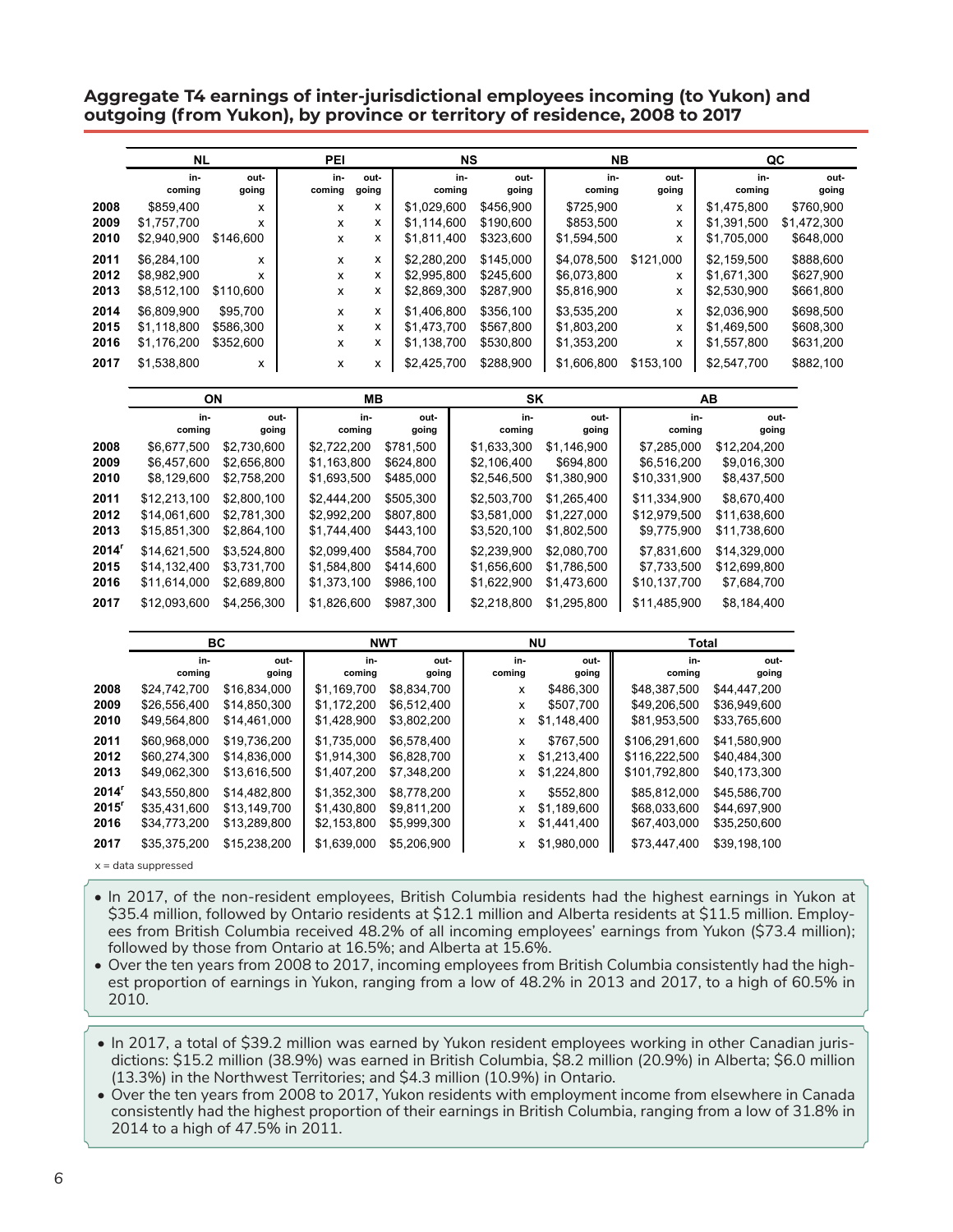### **Aggregate T4 earnings inside Yukon of incoming inter-jurisdictional employees to Yukon as well as earnings outside Yukon of employees outgoing from Yukon, by industry of employment, 2008 to 2017**

|                     | Agriculture, forestry,<br>fishing and hunting<br>incoming<br>outgoing |           | Oil & gas extraction;<br>Support activities for mining,<br>and oil & gas extraction<br>incoming | outgoing    | Mining and quarrying<br>(excluding oil & and gas)<br>incoming | <b>Utilities</b><br>incoming | outgoing | <b>Construction</b><br>incoming | outgoing     |              |
|---------------------|-----------------------------------------------------------------------|-----------|-------------------------------------------------------------------------------------------------|-------------|---------------------------------------------------------------|------------------------------|----------|---------------------------------|--------------|--------------|
|                     |                                                                       |           |                                                                                                 |             |                                                               | outgoing                     |          |                                 |              |              |
| $2008^r$            | x                                                                     | \$300.400 | \$12.538.900                                                                                    | \$7,525,600 | \$2.712.400                                                   | \$5,603,600                  | x        | x                               | \$6,411,000  | \$9.117.200  |
| 2009                | x                                                                     | \$494.200 | \$13,934,100                                                                                    | \$3,208,200 | \$2,033,600                                                   | \$3,581,600                  | x        | x                               | \$8,257,700  | \$8,379,800  |
| 2010                | x                                                                     | \$260,800 | \$20,101,100                                                                                    | \$4,408,500 | \$10,884,200                                                  | \$1,638,300                  | x        | x                               | \$22,381,200 | \$7,588,600  |
| 2011'               | x                                                                     | \$312,400 | \$39.937.600                                                                                    | \$7.902.800 | \$15,637,000                                                  | \$4,144,900                  | x        | x                               | \$13.636.100 | \$6.776.500  |
| 2012                | \$98,500                                                              | \$288.000 | \$41,950,400                                                                                    | \$6,886,700 | \$29,015,600                                                  | \$4,488,000                  | x        | x                               | \$9,794,500  | \$7,264,600  |
| $2013$ <sup>r</sup> | x                                                                     | \$329.800 | \$32,900,200                                                                                    | \$4,360,400 | \$26,801,400                                                  | \$4,632,900                  | x        | x                               | \$10,870,500 | \$9,536,300  |
| 2014                | x                                                                     | \$390,600 | \$21,285,300                                                                                    | \$4,129,500 | \$26,566,700                                                  | \$5,015,400                  | x        | x                               | \$8,796,500  | \$12,886,900 |
| $2015$ <sup>r</sup> | x                                                                     | \$444.200 | \$7,102,300                                                                                     | \$4,246,700 | \$17,797,300                                                  | \$4,444,600                  | x        | x                               | \$11,263,100 | \$12,425,700 |
| 2016                | x                                                                     | \$520,800 | \$8,746,700                                                                                     | \$3,600,700 | \$15,749,100                                                  | \$2,117,000                  | x        | x                               | \$11,584,200 | \$9,161,300  |
| 2017                | x                                                                     | \$701,900 | \$14,310,600                                                                                    | \$2,516,800 | \$15,234,600                                                  | \$5,225,900                  | x        | x                               | \$11,591,900 | \$7.766.400  |

|                     | <b>Manufacturing</b> |             | <b>Wholesale and Retail trade</b> |             | <b>Transportation and</b><br>warehousing |             | estate & rental & leasing;<br><b>Management of</b><br>companies & enterprises |             | Professional,<br>scientific and technical<br>services |             |
|---------------------|----------------------|-------------|-----------------------------------|-------------|------------------------------------------|-------------|-------------------------------------------------------------------------------|-------------|-------------------------------------------------------|-------------|
|                     | incoming             | outgoing    | incoming                          | outgoing    | incoming                                 | outgoing    | incoming                                                                      | outgoing    | incoming                                              | outgoing    |
| 2008 <sup>r</sup>   | \$537,700            | \$1,400,400 | \$2,509,400                       | \$2.689.900 | \$1.663.900                              | \$2,177,500 | \$2.861.100                                                                   | \$2,076,400 | \$2.184.600                                           | \$1,951,900 |
| 2009'               | \$293,900            | \$597,500   | \$2,404,200                       | \$2,663,800 | \$1,147,900                              | \$2,118,300 | \$2,073,400                                                                   | \$2,442,100 | \$1,463,000                                           | \$1,009,400 |
| 2010                | \$331,600            | x           | \$2,817,600                       | \$1,755,500 | \$2,346,900                              | \$3.170.100 | \$3,004,500                                                                   | \$1,340,100 | \$2.196.200                                           | \$1,779,700 |
| 2011                | \$647.700            | \$630,300   | \$2,604.100                       | \$2,454,500 | \$3.107.900                              | \$2,672,900 | \$7,259,700                                                                   | \$2,078,100 | \$3.480.100                                           | \$1,718,500 |
| 2012                | x                    | \$813,700   | \$3.035.200                       | \$1.546.900 | \$2.531.300                              | \$2,907,000 | \$5.664.400                                                                   | \$2,597,100 | \$2.646.700                                           | \$2,193,600 |
| 2013                | \$231,300            | \$549,700   | \$2,775,100                       | \$1,949,000 | \$2,110,700                              | \$2,562,000 | \$3,435,300                                                                   | \$1,251,200 | \$2,024,200                                           | \$3,055,500 |
| 2014                | \$354,600            | \$1.013.300 | \$4,170,300                       | \$2,199,000 | \$2.234.200                              | \$2,990,800 | \$3.435.000                                                                   | \$1.217.900 | \$1,433,900                                           | \$2,510.100 |
| $2015$ <sup>r</sup> | \$775,800            | \$845.700   | \$2,438,000                       | \$2,221,400 | \$3,253,000                              | \$2,876,800 | \$4,825,900                                                                   | \$1,646,200 | \$1,347,600                                           | \$2,319,100 |
| 2016'               | \$667,500            | \$296,200   | \$3,258,100                       | \$2.118.900 | \$3,521,300                              | \$2,327,000 | \$5,720,400                                                                   | \$1,956,400 | \$877.500                                             | \$2,104,100 |
| 2017                | \$1,132,200          | \$400,100   | \$2,903,500                       | \$2,217,900 | \$3,887,300                              | \$2,057,600 | \$6,426,600                                                                   | \$1,972,500 | \$1,413,100                                           | \$2,942,700 |

**Education services;** 

**Health care and social Accommodation and food** 

|                   | assistance  |             | services    |             | Other services <sup>1</sup> |             | <b>Public administration</b> |             | <b>Unknown</b> |           |
|-------------------|-------------|-------------|-------------|-------------|-----------------------------|-------------|------------------------------|-------------|----------------|-----------|
|                   | incomina    | outgoing    | incomina    | outgoing    | incomina                    | outgoing    | incomina                     | outgoing    | incomina       | outgoing  |
| 2008′             | \$1,773,700 | \$2,978,700 | \$4.957.300 | \$2,357,600 | \$2.255.400                 | \$2,269,900 | \$7,666,000                  | \$3.633.000 | \$240.200      | x         |
| 2009′             | \$1.336.600 | \$3,008.100 | \$4,504,700 | \$1,851,500 | \$2,778,400                 | \$2,808,500 | \$8,648,700                  | \$4,490,800 | \$189,000      | x         |
| 2010'             | \$2,048,400 | \$2,094,900 | \$5,035,200 | \$2,145,600 | \$2,648,800                 | \$2,164,600 | \$7,336,600                  | \$4,298,500 | \$596,900      | \$581,900 |
| 2011 <sup>r</sup> | \$2.429.400 | \$2,335,100 | \$4,565,200 | \$2,454,300 | \$3,200,000                 | \$2.938.800 | \$8.667.000                  | \$4.561.700 | \$757,600      | X         |
| 2012              | \$2,764,900 | \$2,490,400 | \$5,495,100 | \$2.634.100 | \$3.594.500                 | \$2,464,000 | \$8,233,300                  | \$3.413.400 | \$716.500      | x         |
| 2013              | \$2,318,900 | \$2,011.100 | \$5,267,000 | \$2,410,400 | \$2,872,800                 | \$2,816,900 | \$9,644,300                  | \$4,240,500 | \$210.700      | x         |
| 2014              | \$1.458.000 | \$2,867,400 | \$4,479,600 | \$2.179.400 | \$2,775,900                 | \$3.343.600 | \$7.775.200                  | \$4,404,200 | \$751,400      | X         |
| 2015'             | \$1.875.500 | \$2,888,900 | \$4,470,200 | \$2,273,100 | \$2,325,300                 | \$2.633.800 | \$9.910.900                  | \$4,463,900 | \$264.500      | X         |
| 2016              | \$2,287,700 | \$3,337,100 | \$4.087.900 | \$1,552,100 | \$1,467,300                 | \$2.411.400 | \$9,076,100                  | \$3.516.600 | \$144.100      | X         |
| 2017              | \$1.753.800 | \$3.311.500 | \$4.023.200 | \$1.978.200 | \$1.379.300                 | \$2.635.700 | \$8.783.600                  | \$5.199.100 | \$243,000      | X         |

**incoming outgoing Total**

| 2008<br>2009<br>2010 | \$48.387.500<br>\$49,206.500<br>\$81.953.500 | \$44,447,200<br>\$36,949,600<br>\$33.765.600 | Note: When an in-<br>coming employee<br>has T4 earnings<br>in more than one |
|----------------------|----------------------------------------------|----------------------------------------------|-----------------------------------------------------------------------------|
| 2011                 | \$106.291.600                                | \$41.580.900                                 | industry, he/she                                                            |
| 2012                 | \$116.222.500                                | \$40.484.300                                 | will be counted in                                                          |
| 2013                 | \$101.792.800                                | \$40.173.300                                 | the industry of the                                                         |
| 2014'                | \$85.812.000                                 | \$45.586.700                                 | job in which the in-                                                        |
| $2015^r$             | \$68.033.600                                 | \$44,697,900                                 | coming employee                                                             |
| 2016                 | \$67.403.000                                 | \$35.250.600                                 | has the highest T4                                                          |
| 2017                 | \$73.447.400                                 | \$39.198.100                                 | earnings.                                                                   |

• Of the \$73.4 million earned in Yukon by non-resident interjurisdictional employees in 2017: 20.7% (\$15.2 million) was earned in the *Mining and quarrying (excluding oil & and gas)* industry; 19.5% (\$14.3 million) in *Support activities for mining;* 15.8% (\$11.6 million) in *Construction;* and 12.0% (\$8.8 million) in Public Administration.

 **Info & cultural industries; Finance & insurance; Real** 

• Of the \$39.2 million earned by Yukon resident employees in other jurisdictions in 2017: 19.8% (\$7.8 million) was earned in the *Construction* industry; and 13.3% (\$5.2 million) was earned in both the Mining and quarrying (excluding *oil and gas extraction) industry and Public Administration.*

 $x =$  data suppressed

<sup>1</sup> Other services include: Administrative and support; Waste management and remediation services; arts, entertainment and recreation; and other services (except public administration).